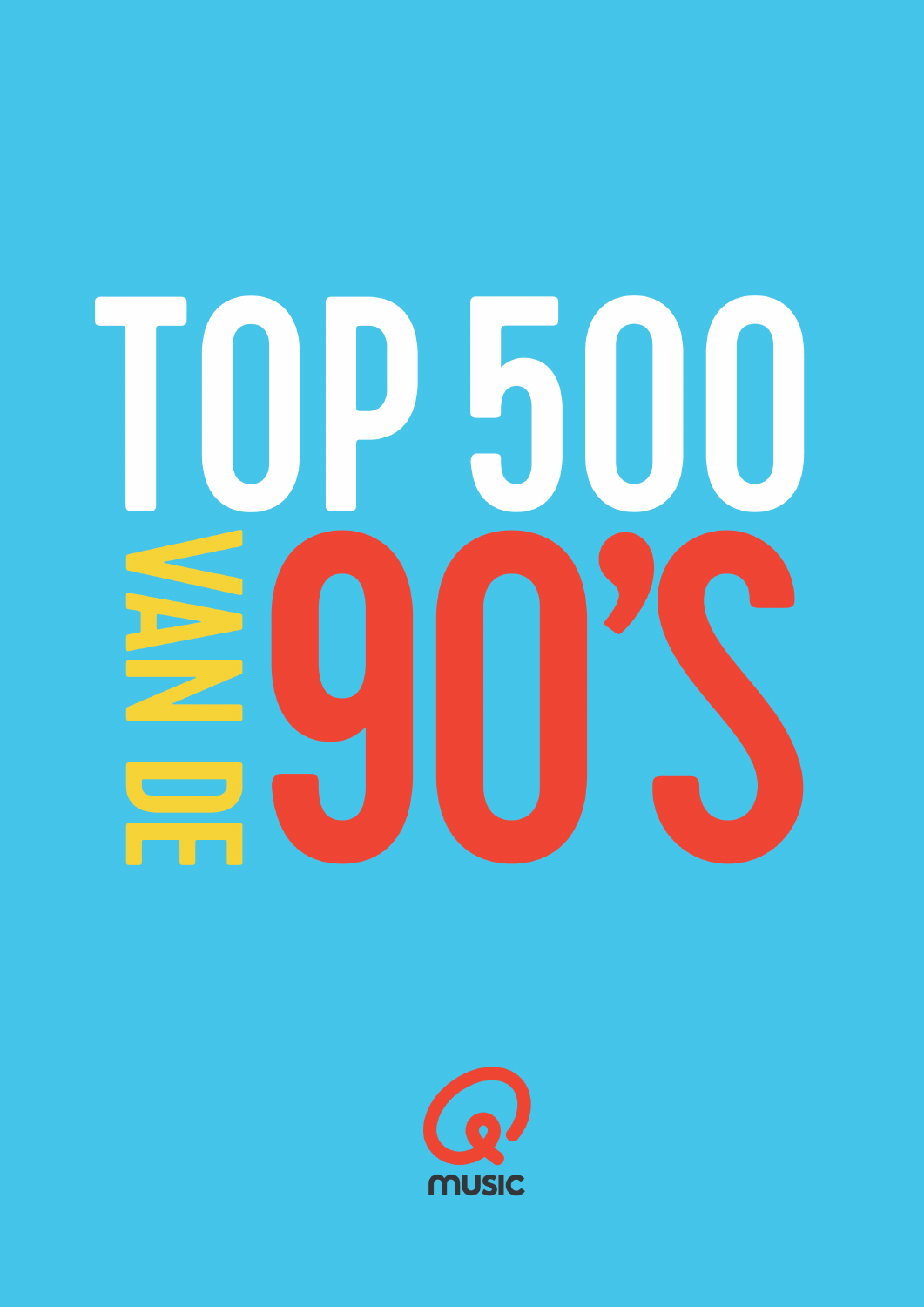| 2016           | 2015            | <b>Titel</b>                      | <b>Artiest</b>                  |
|----------------|-----------------|-----------------------------------|---------------------------------|
|                |                 |                                   |                                 |
| 1              | 4               | Insomnia                          | <b>FAITHLESS</b>                |
| $\overline{2}$ | $\overline{5}$  | <b>Thunderstruck</b>              | AC/DC                           |
| 3              | $\mathbf{1}$    | <b>Rhythm Is A Dancer</b>         | <b>SNAP</b>                     |
| 4              | 10              | <b>Baby One More Time</b>         | <b>BRITNEY SPEARS</b>           |
| 5              | 9               | <b>Smells Like Teen Spirit</b>    | <b>NIRVANA</b>                  |
| 6              | 15              | Everybody (Backstreet's Back)     | <b>BACKSTREET BOYS</b>          |
| 7              | 2               | Mia                               | <b>GORKI</b>                    |
| 8              | 24              | <b>Show Me Love</b>               | <b>ROBIN S</b>                  |
| 9              | 11              | Angels                            | <b>ROBBIE WILLIAMS</b>          |
| 10             | 3               | Wannabe                           | <b>SPICE GIRLS</b>              |
| 11             | 12              | <b>Gangsta's Paradise</b>         | <b>COOLIO</b>                   |
| 12             | 21              | <b>Afscheid Van Een Vriend</b>    | <b>CLOUSEAU</b>                 |
| 13             | $6\phantom{1}6$ | <b>No Limit</b>                   | <b>2 UNLIMITED</b>              |
| 14             | 19              | <b>Nothing Else Matters</b>       | <b>METALLICA</b>                |
| 15             | 13              | <b>Freed From Desire</b>          | <b>GALA</b>                     |
| 16             | $\overline{7}$  | One                               | U <sub>2</sub>                  |
| 17             | 33              | Sing Hallelujah!                  | <b>DR ALBAN</b>                 |
| 18             | 23              | Nobody's Wife                     | <b>ANOUK</b>                    |
| 19             | 30              | Frozen                            | <b>MADONNA</b>                  |
| 20             | 31              | How Much Is The Fish?             | <b>SCOOTER</b>                  |
| 21             | 17              | (Everything I Do) I Do It For You | <b>BRYAN ADAMS</b>              |
| 22             | 28              | Mr. Vain                          | <b>CULTURE BEAT</b>             |
| 23             | 47              | Wonderwall                        | <b>OASIS</b>                    |
| 24             | 8               | Lift U Up                         | 2 FABIOLA                       |
| 25             | 32              | <b>Always</b>                     | <b>BON JOVI</b>                 |
| 26             | 36              | <b>Barbie Girl</b>                | <b>AQUA</b>                     |
| 27             | 14              | <b>Narcotic</b>                   | <b>LIQUIDO</b>                  |
| 28             | 43              | <b>Killing Me Softly</b>          | <b>FUGEES</b>                   |
| 29             | 18              | In My Eyes                        | <b>MILK INC</b>                 |
| 30             | 66              | Zombie                            | <b>CRANBERRIES</b>              |
| 31             | 57              | <b>Macarena</b>                   | <b>LOS DEL RIO</b>              |
| 32             | 64              | Creep                             | <b>RADIOHEAD</b>                |
| 33             | 69              | <b>Never Alone</b>                | 2 BROTHERS ON THE 4th FLOOR     |
| 34             | 60              | <b>She Goes Nana</b>              | <b>RADIOS</b>                   |
| 35             | 80              | Killing In The Name               | <b>RAGE AGAINST THE MACHINE</b> |
| 36             | 78              | <b>What Is Love</b>               | <b>HADDAWAY</b>                 |
| 37             | 45              | <b>Don't Speak</b>                | <b>NO DOUBT</b>                 |
| 38             | 55              | Dromen Zijn Bedrog                | <b>MARCO BORSATO</b>            |
| 39             | 16              | <b>Afflitto</b>                   | <b>FIOCCO</b>                   |
| 40             | 27              | <b>Streets Of Philadelphia</b>    | <b>BRUCE SPRINGSTEEN</b>        |
| 41             | 22              | <b>Take My Love</b>               | <b>GOOD SHAPE</b>               |
| 42             | 99              | <b>Alive</b>                      | <b>PEARL JAM</b>                |
| 43             | 59              | Casanova                          | <b>ULTIMATE KAOS</b>            |
| 44             | 37              | <b>November Rain</b>              | <b>GUNS 'N' ROSES</b>           |
| 45             | 50              | Captain Jack                      | <b>CAPTAIN JACK</b>             |
| 46             | 90              | Daar Gaat Ze                      | <b>CLOUSEAU</b>                 |
| 47             | 49              | <b>Ironic</b>                     | <b>ALANIS MORISSETTE</b>        |
| 48             | 26              | On And On                         | <b>X-SESSION</b>                |
| 49             | 79              | I Will Always Love You            | <b>WHITNEY HOUSTON</b>          |
| 50             | 53              | <b>Bitter Sweet Symphony</b>      | THE VERVE                       |
| 51             | 29              | <b>Diep</b>                       | <b>GET READY!</b>               |
| 52             | 77              | <b>Torn</b>                       | <b>NATALIE IMBRUGLIA</b>        |
| 53             | 34              | <b>Virtual Zone</b>               | <b>VIRTUAL ZONE</b>             |
| 54             | 25              | <b>Mmmbop</b>                     | <b>HANSON</b>                   |
| 55             | 106             | <b>Unfinished Sympathy</b>        | <b>MASSIVE ATTACK</b>           |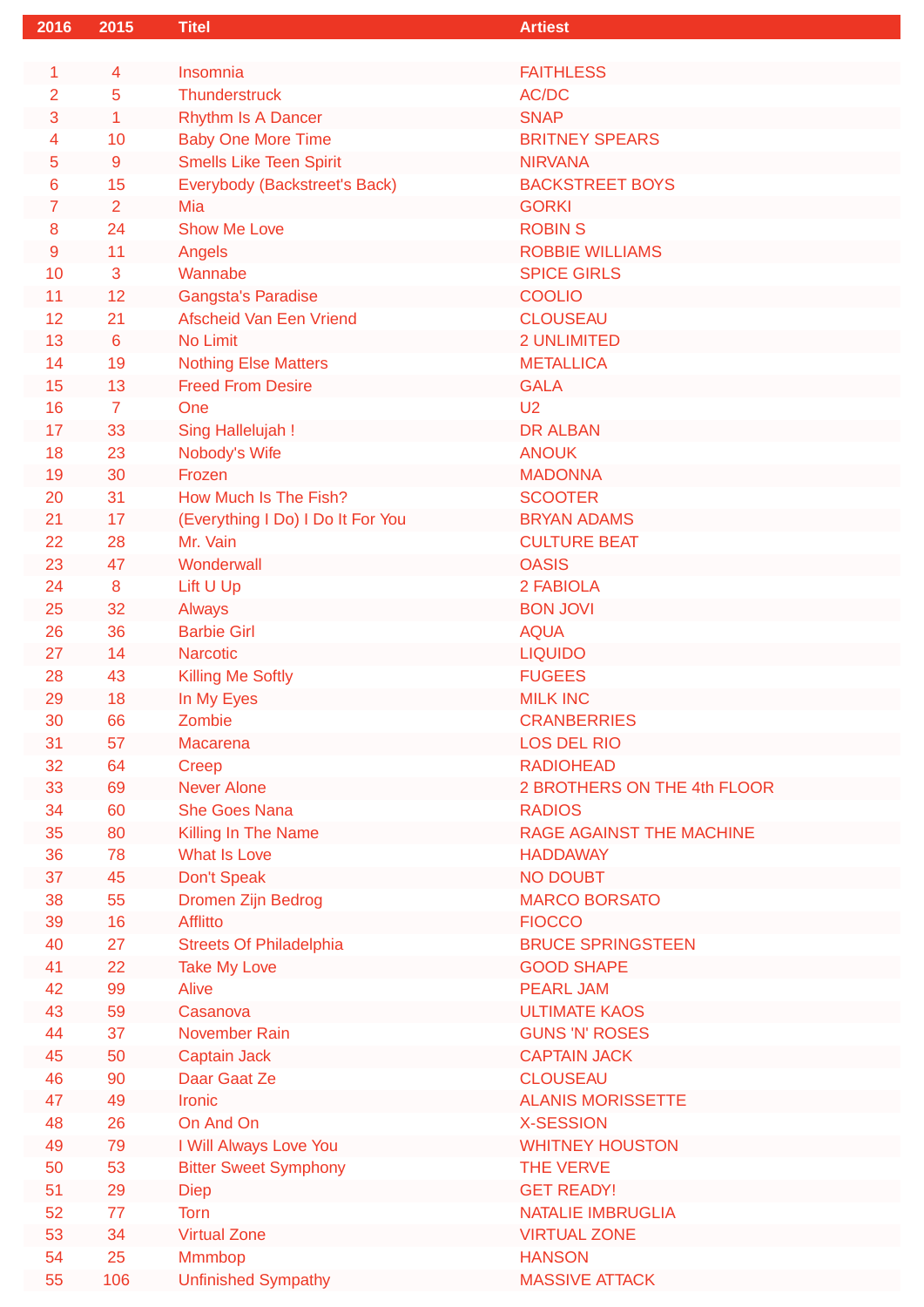| 2016      | 2015       | <b>Titel</b>                                   | <b>Artiest</b>                                |
|-----------|------------|------------------------------------------------|-----------------------------------------------|
|           |            |                                                |                                               |
| 56        | 71         | <b>Bailando</b>                                | <b>PARADISIO</b>                              |
| 57        | 51         | I Don't Want To Miss A Thing                   | <b>AEROSMITH</b>                              |
| 58        | 20         | Jump For Joy                                   | <b>2 UNLIMITED</b>                            |
| 59        | 41         | Pretty Fly (For A White Guy)                   | THE OFFSPRING                                 |
| 60        | 105        | <b>Black Or White</b>                          | <b>MICHAEL JACKSON</b>                        |
| 61        | 68         | <b>Losing My Religion</b>                      | <b>REM</b>                                    |
| 62        | 54         | Samba De Janeiro                               | <b>BELLINI</b>                                |
| 63        | 88         | I'd Do Anything For Love (But I Won't Do That) | <b>MEAT LOAF</b>                              |
| 64        | 44         | <b>Encore Une Fois</b>                         | <b>SASH</b>                                   |
| 65        | 72         | <b>Under The Bridge</b>                        | <b>RED HOT CHILI PEPPERS</b>                  |
| 66        | 52         | <b>Cotton Eye Joe</b>                          | <b>REDNEX</b>                                 |
| 67        | 93         | The Dolphin's Cry                              | <b>LIVE</b>                                   |
| 68        | 114        | A Good Day                                     | <b>NATURAL BORN DEEJAYS</b>                   |
| 69<br>70  | 109<br>118 | My Heart Will Go On<br><b>Killer</b>           | <b>CELINE DION</b><br><b>ADAMSKI and SEAL</b> |
| 71        | 40         | <b>Take Me For A Ride</b>                      | <b>ALANA DANTE</b>                            |
| 72        | 126        | No Good                                        | <b>THE PRODIGY</b>                            |
| 73        | 35         | Ik Wil Je                                      | <b>KREUNERS</b>                               |
| 74        | 133        | Children                                       | <b>ROBERT MILES</b>                           |
| 75        | 42         | 5, 6, 7, 8                                     | <b>STEPS</b>                                  |
| 76        | 83         | When You Say Nothing At All                    | <b>RONAN KEATING</b>                          |
| 77        | 127        | We Like To Party                               | <b>VENGABOYS</b>                              |
| 78        | 156        | <b>Born Slippy</b>                             | <b>UNDERWORLD</b>                             |
| 79        | 58         | Nobelprijs                                     | <b>CLOUSEAU</b>                               |
| 80        | 110        | <b>Around The World</b>                        | <b>DAFT PUNK</b>                              |
| 81        | 192        | I'll Be There For You                          | <b>REMBRANDTS</b>                             |
| 82        | 75         | <b>Open Sesame</b>                             | <b>LEILAK</b>                                 |
| 83        | 62         | I'll Be Missing You                            | PUFF DADDY and FAITH EVANS                    |
| 84        | 100        | Maria (Un, Dos, Tres)                          | <b>RICKY MARTIN</b>                           |
| 85        | 150        | Candle In The Wind '97                         | <b>ELTON JOHN</b>                             |
| 86        | 146        | Spaceman                                       | <b>BABYLON ZOO</b>                            |
| 87        | 135        | <b>U Can't Touch This</b>                      | <b>MC HAMMER</b>                              |
| 88        | 104        | <b>Where The Wild Roses Grow</b>               | <b>NICK CAVE &amp; KYLIE MINOGUE</b>          |
| 89        | 158        | Vogue                                          | <b>MADONNA</b>                                |
| 90        | 125        | Let Me Entertain You                           | <b>ROBBIE WILLIAMS</b>                        |
| 91        | 67         | God Is A Dj                                    | <b>FAITHLESS</b>                              |
| 92        | 70         | Wind Of Change                                 | <b>SCORPIONS</b>                              |
| 93        | 39         | They Don't Care About Us                       | <b>MICHAEL JACKSON</b>                        |
| 94        | 84         | <b>Two Princes</b>                             | <b>SPIN DOCTORS</b>                           |
| 95        | 154        | Ice Ice Baby                                   | <b>VANILLA ICE</b>                            |
| 96        | 46         | It's Gonna Be Alright                          | <b>DEEP ZONE</b>                              |
| 97        | 136        | Song <sub>2</sub>                              | <b>BLUR</b>                                   |
| 98        | 82         | <b>Fired Up!</b>                               | <b>FUNKY GREEN DOGS</b>                       |
| 99<br>100 | 119<br>38  | What's Up?<br><b>Freak Out</b>                 | <b>4 NON BLONDES</b><br>2 FABIOLA             |
| 101       | 76         | <b>Scatman</b>                                 | <b>SCATMAN JOHN</b>                           |
| 102       | 86         | <b>Iris</b>                                    | <b>GOO GOO DOLLS</b>                          |
| 103       | 85         | Everybody's Free (To Feel Good)                | <b>ROZALLA</b>                                |
| 104       | 161        | Changes                                        | 2PAC                                          |
| 105       | 65         | It's Ok, It's Allright                         | <b>DEF DAMES DOPE</b>                         |
| 106       | 95         | <b>Bed Of Roses</b>                            | <b>BON JOVI</b>                               |
| 107       | 98         | <b>All That She Wants</b>                      | <b>ACE OF BASE</b>                            |
| 108       | 56         | <b>Plastic Dreams</b>                          | <b>JAYDEE</b>                                 |
| 109       | 147        | Domino                                         | <b>CLOUSEAU</b>                               |
| 110       | 101        | Don't You Want Me                              | <b>FELIX</b>                                  |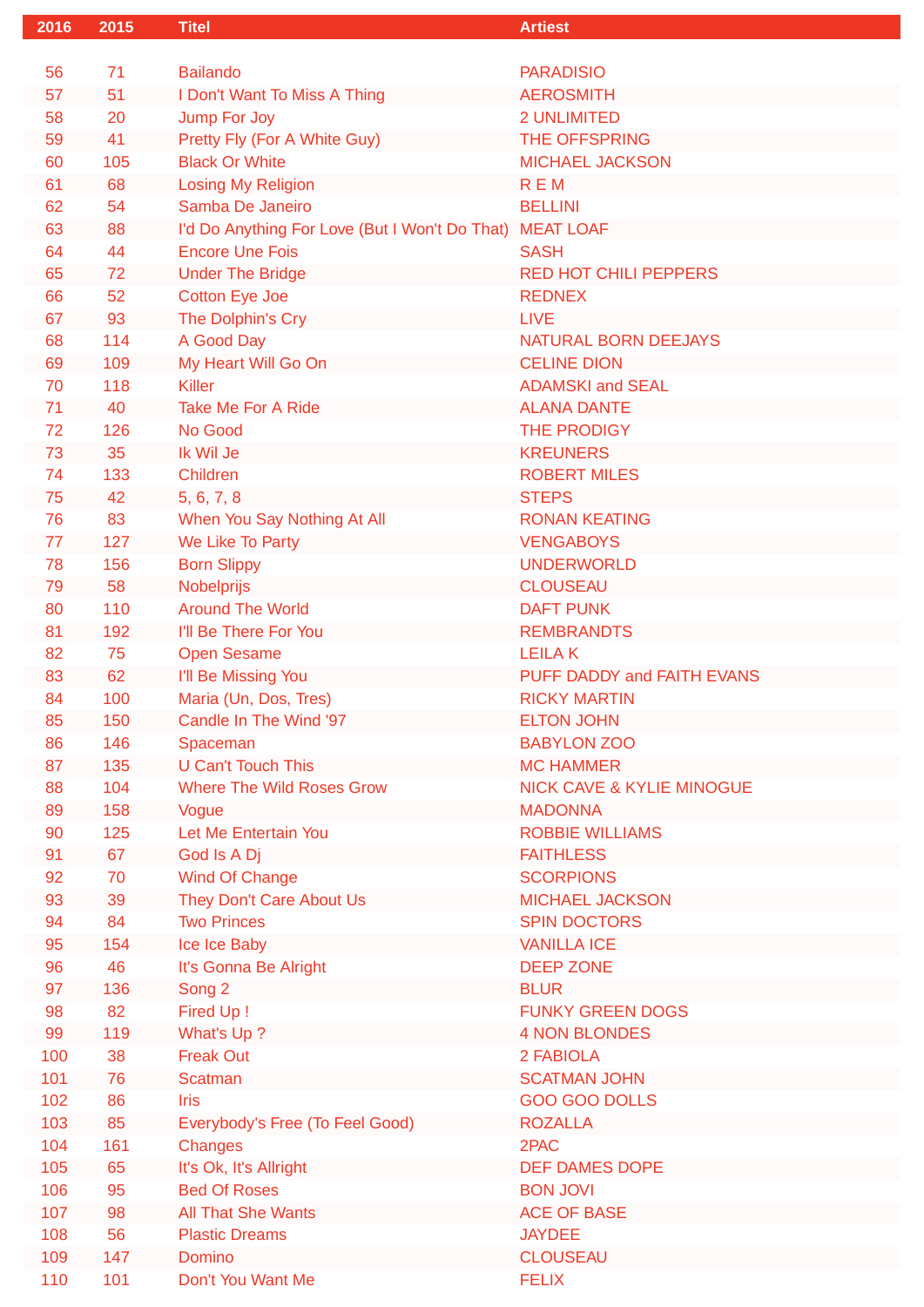| 2016       | 2015           | <b>Titel</b>                                  | <b>Artiest</b>                         |
|------------|----------------|-----------------------------------------------|----------------------------------------|
|            |                |                                               |                                        |
| 111        | 151            | Miami                                         | <b>WILL SMITH</b>                      |
| 112        | 204            | Weak                                          | <b>SKUNK ANANSIE</b>                   |
| 113        | 145            | <b>Truly Madly Deeply</b>                     | <b>SAVAGE GARDEN</b>                   |
| 114        | 167            | Kernkraft 400                                 | <b>ZOMBIE NATION</b>                   |
| 115        | 81             | Alane                                         | <b>WES</b>                             |
| 116        | 143            | It's Like That                                | <b>RUN DMC vs JASON NEVINS</b>         |
| 117        | 73             | Innocence                                     | <b>MACKENZIE and JESSY</b>             |
| 118        | 74             | Knockin' On Heaven's Door                     | <b>GUNS 'N' ROSES</b>                  |
| 119        | 174            | <b>Jump Around</b>                            | <b>HOUSE OF PAIN</b>                   |
| 120        | 112            | You Don't Know Me                             | <b>ARMAND VAN HELDEN</b>               |
| 121        | 91             | <b>Diane</b>                                  | <b>THERAPY?</b>                        |
| 122        | 89             | <b>Push The Feeling On</b>                    | <b>NIGHTCRAWLERS</b>                   |
| 123        | 138            | <b>Everybody Hurts</b>                        | <b>REM</b>                             |
| 124        | 116            | <b>Feel What You Want</b>                     | <b>KRISTINE W</b>                      |
| 125        | 121            | <b>Blauw</b>                                  | THE SCENE                              |
| 126        | 207            | <b>Outside</b>                                | <b>GEORGE MICHAEL</b>                  |
| 127        | 92             | <b>Simarik</b>                                | <b>TARKAN</b>                          |
| 128        | 108            | I Like It Loud                                | <b>MARSHALL MASTERS</b>                |
| 129        | 199            | Crazy                                         | <b>SEAL</b>                            |
| 130        | 213            | The Show Must Go On                           | <b>QUEEN</b>                           |
| 131        | 61             | King Of My Castle                             | <b>WAMDUE PROJECT</b>                  |
| 132        | 275            | Ik Leef Niet Meer Voor Jou                    | <b>MARCO BORSATO</b>                   |
| 133        | 97             | One Of Us                                     | <b>JOAN OSBORNE</b>                    |
| 134        | 87             | Knockin'                                      | <b>DOUBLE VISION</b>                   |
| 135        | 123            | <b>Back For Good</b>                          | <b>TAKE THAT</b>                       |
| 136        | 197            | <b>Self Esteem</b>                            | THE OFFSPRING                          |
| 137        | 122            | Gypsy Woman (La Da Dee)                       | <b>CRYSTAL WATERS</b>                  |
| 138        | 155            | <b>Suicide Blonde</b>                         | <b>INXS</b>                            |
| 139        | 124            | <b>Crucified</b>                              | <b>ARMY OF LOVERS</b>                  |
| 140        | 128            | <b>Nothing Compares 2 U</b>                   | <b>SINEAD O'CONNOR</b>                 |
| 141        | 96             | It's A Rainy Day                              | <b>ICE MC</b>                          |
| 142        | 195            | Jump                                          | <b>KRIS KROSS</b>                      |
| 143        | 131            | <b>Sing It Back</b>                           | <b>MOLOKO</b>                          |
| 144        | 181            | <b>Afscheid</b>                               | <b>VOLUMIA!</b>                        |
| 145        | 190            | <b>Believe</b>                                | <b>CHER</b>                            |
| 146        | 129            | Eins, Zwei, Polizei                           | <b>MODO</b>                            |
| 147        | 117            | <b>Breakfast At Tiffany's</b>                 | <b>DEEP BLUE SOMETHING</b>             |
| 148<br>149 | 183<br>130     | I've Been Thinking About You<br>Not An Addict | <b>LONDONBEAT</b><br><b>K's CHOICE</b> |
| 150        | 94             | I Like To Move It                             | <b>REEL 2 REAL</b>                     |
| 151        | 196            | Love Is All Around                            | <b>WET WET WET</b>                     |
| 152        | 205            | The Bad Touch                                 | <b>BLOODHOUND GANG</b>                 |
| 153        | 113            | Are You Gonna Go My Way                       | <b>LENNY KRAVITZ</b>                   |
| 154        | 139            | Finally                                       | <b>CE CE PENISTON</b>                  |
| 155        | 236            | I Want It That Way                            | <b>BACKSTREET BOYS</b>                 |
| 156        | 173            | Ecuador                                       | <b>SASH!</b>                           |
| 157        | 140            | <b>Runaway Train</b>                          | <b>SOUL ASYLUM</b>                     |
| 158        | 201            | <b>Eisbaer</b>                                | <b>GROOVEZONE</b>                      |
| 159        | 102            | <b>Passie</b>                                 | <b>CLOUSEAU</b>                        |
| 160        | 48             | <b>Boom Boom Boom Boom</b>                    | <b>VENGABOYS</b>                       |
| 161        | $\blacksquare$ | Don't Let Go (Love)                           | <b>EN VOGUE</b>                        |
| 162        | 264            | <b>Basket Case</b>                            | <b>GREEN DAY</b>                       |
| 163        | 224            | You're Still The One                          | <b>SHANIA TWAIN</b>                    |
| 164        | 63             | <b>Power Of American Natives</b>              | <b>DANCE 2 TRANCE</b>                  |
| 165        | 218            | I Promised Myself                             | <b>NICK KAMEN</b>                      |
|            |                |                                               |                                        |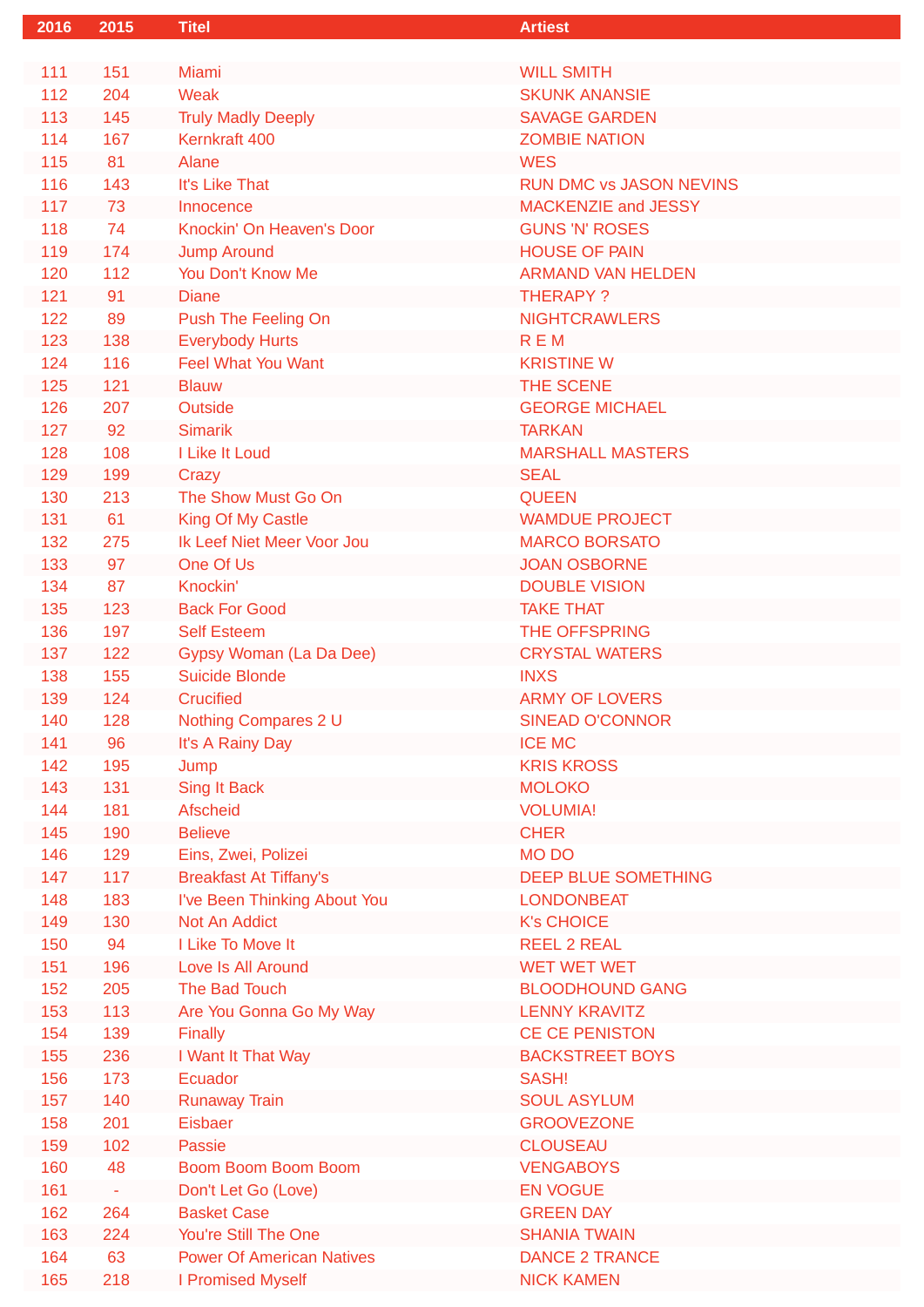| 2016       | 2015       | <b>Titel</b>                                  | <b>Artiest</b>                         |
|------------|------------|-----------------------------------------------|----------------------------------------|
|            |            |                                               |                                        |
| 166        | 184        | <b>Genie In A Bottle</b>                      | <b>CHRISTINA AGUILERA</b>              |
| 167        | 171        | Das Boot                                      | <b>U96</b>                             |
| 168        | 107        | <b>Save Tonight</b>                           | <b>EAGLE-EYE CHERRY</b>                |
| 169        | 237        | <b>Sun Is Shining</b>                         | <b>BOB MARLEY and FUNKSTAR DE LUXE</b> |
| 170        | 188        | <b>Ready Or Not</b>                           | <b>FUGEES</b>                          |
| 171        | 137        | It's My Life                                  | <b>DR ALBAN</b>                        |
| 172        | 166        | <b>Heal The World</b>                         | <b>MICHAEL JACKSON</b>                 |
| 173        | 209        | Lithium                                       | <b>NIRVANA</b>                         |
| 174        | 168        | <b>Ghetto Supastar (That Is What You Are)</b> | <b>PRAS MICHEL</b>                     |
| 175        | 162        | Spice Up Your Life                            | <b>SPICE GIRLS</b>                     |
| 176        | 299        | Tubthumping                                   | <b>CHUMBAWAMBA</b>                     |
| 177        | 134        | <b>Sacrifice</b>                              | <b>ANOUK</b>                           |
| 178        | 175        | <b>Gonna Make You Sweat</b>                   | C and C MUSIC FACTORY                  |
| 179        | 148        | How Do You Do!                                | <b>ROXETTE</b>                         |
| 180        | 103        | Blue (Da Ba Dee)                              | EIFFEL 65                              |
| 181        | 246        | I Can't Dance                                 | <b>GENESIS</b>                         |
| 182        | 149        | Don't Stop (Wiggle, Wiggle)                   | <b>OUTHERE BROTHERS</b>                |
| 183        | 115        | <b>Het Is Een Nacht</b>                       | <b>GUUS MEEUWIS en VAGANT</b>          |
| 184        | 255        | You Get What You Give                         | <b>NEW RADICALS</b>                    |
| 185        | 452        | (You Drive Me) Crazy                          | <b>BRITNEY SPEARS</b>                  |
| 186        | 277        | <b>Tears In Heaven</b>                        | <b>ERIC CLAPTON</b>                    |
| 187        | 256        | There's A Party                               | <b>DJ BOBO</b>                         |
| 188        | 272        | <b>Never Ever</b>                             | <b>ALL SAINTS</b>                      |
| 189        | 177        | Drop It                                       | <b>SCOOP</b>                           |
| 190        | 317        | You Oughta Know                               | <b>ALANIS MORISSETTE</b>               |
| 191        | 185        | I Wish                                        | <b>SKEE LO</b>                         |
| 192        | 358        | <b>Pour Que Tu M'aimes Encore</b>             | <b>CELINE DION</b>                     |
| 193        | 466        | Even Better Than The Real Thing               | U <sub>2</sub>                         |
| 194<br>195 | 318<br>178 | Bug-A-Boo<br>Love Me For A Reason             | <b>DESTINY'S CHILD</b>                 |
| 196        | 269        | Ray Of Light                                  | <b>BOYZONE</b><br><b>MADONNA</b>       |
| 197        | 291        | La Tribu De Dana                              | <b>MANAU</b>                           |
| 198        | 229        | One                                           | <b>METALLICA</b>                       |
| 199        | 226        | <b>Lemon Tree</b>                             | <b>FOOL's GARDEN</b>                   |
| 200        | 141        | Shut Up (And Sleep With Me)                   | <b>SIN WITH SEBASTIAN</b>              |
| 201        | 182        | Me So Horny                                   | <b>2 LIVE CREW</b>                     |
| 202        | 164        | I'm Too Sexy                                  | <b>RIGHT SAID FRED</b>                 |
| 203        | 309        | <b>Fiesta De Los Tamborileros</b>             | <b>SUNCLUB</b>                         |
| 204        | 268        | <b>Vlieg Met Me Mee</b>                       | PAUL DE LEEUW                          |
| 205        | 210        | <b>Sex On The Beach</b>                       | <b>T-SPOON</b>                         |
| 206        | 165        | <b>Bitch</b>                                  | <b>MEREDITH BROOKS</b>                 |
| 207        | 215        | Informer                                      | <b>SNOW</b>                            |
| 208        | 160        | Sunchyme                                      | <b>DARIO G</b>                         |
| 209        | 315        | Ode To My Family                              | <b>CRANBERRIES</b>                     |
| 210        | 305        | Firestarter                                   | THE PRODIGY                            |
| 211        | 437        | It's All Coming Back To Me Now                | <b>CELINE DION</b>                     |
| 212        | 179        | Livin' La Vida Loca                           | <b>RICKY MARTIN</b>                    |
| 213        | 276        | I'm Your Baby Tonight                         | <b>WHITNEY HOUSTON</b>                 |
| 214        | 191        | Louise                                        | <b>CLOUSEAU</b>                        |
| 215        | 208        | <b>Open Your Mind</b>                         | <b>U.S.U.R.A.</b>                      |
| 216        | 254        | <b>Remember The Time</b>                      | <b>MICHAEL JACKSON</b>                 |
| 217        | 386        | Who Do You Think You Are                      | <b>SPICE GIRLS</b>                     |
| 218        |            | <b>Thunderball</b>                            | <b>BONZAI CHANNEL ONE</b>              |
| 219        | 142        | If I Could Turn Back The Hands Of Time        | R. KELLY                               |
| 220        | 120        | Get Down (You're The One For Me)              | <b>BACKSTREET BOYS</b>                 |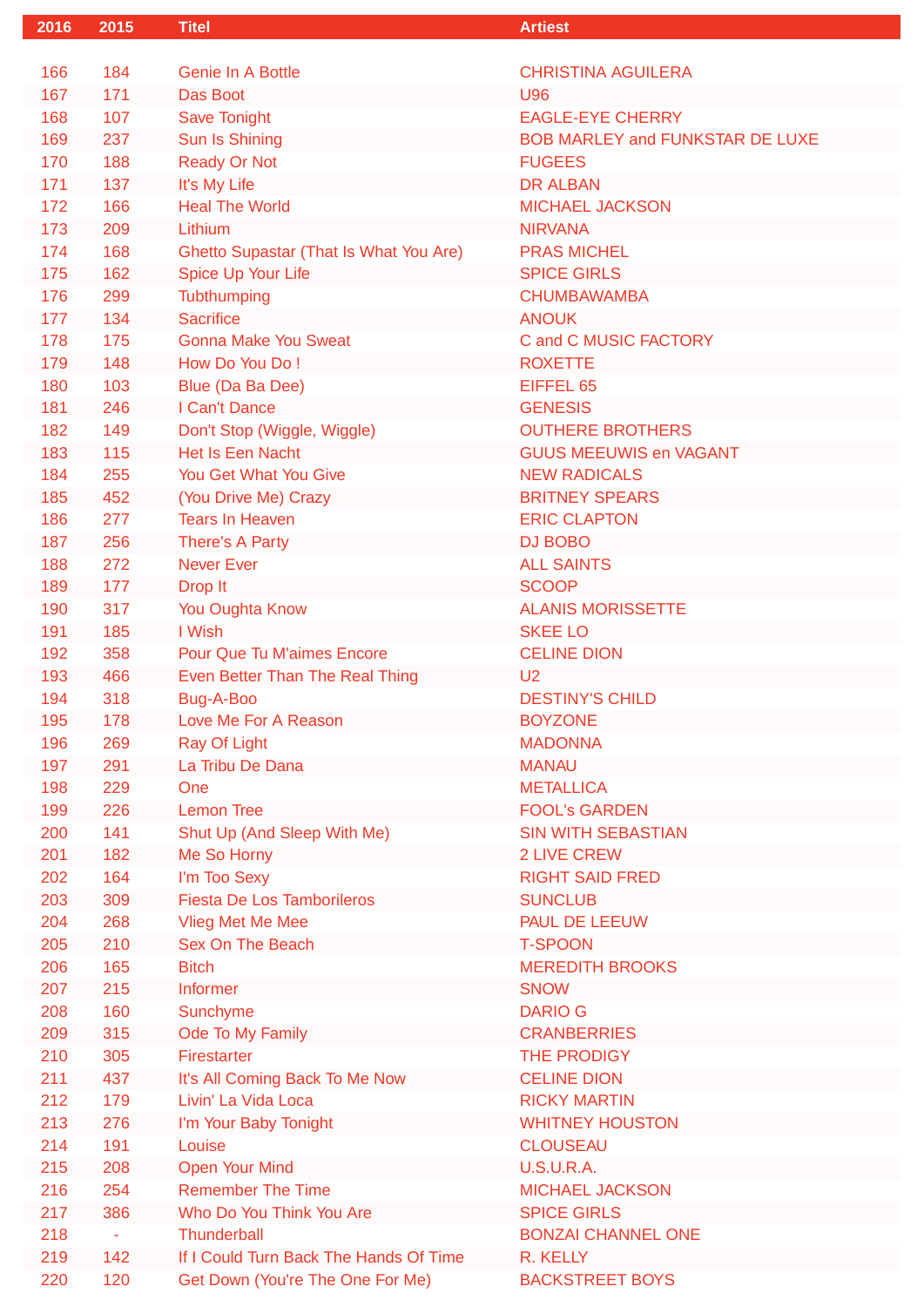| 2016       | 2015       | <b>Titel</b>                                       | <b>Artiest</b>                                  |
|------------|------------|----------------------------------------------------|-------------------------------------------------|
|            |            |                                                    |                                                 |
| 221        | 221        | Let's Talk About Sex                               | <b>SALT N PEPA</b>                              |
| 222        | 283        | <b>Sweetest Thing</b>                              | U <sub>2</sub>                                  |
| 223        | 223        | Why Don't You Dance With Me                        | <b>FUTURE BREEZE</b>                            |
| 224        | 132        | <b>Conquest Of Paradise</b>                        | <b>VANGELIS</b>                                 |
| 225        | 286        | C'est La Vie                                       | <b>B WITCHED</b>                                |
| 226        | 367        | No Diggity                                         | <b>BLACKSTREET and DR DRE</b>                   |
| 227        | 144        | Be My Lover                                        | <b>LA BOUCHE</b>                                |
| 228        | 234        | A Girl Like You                                    | <b>EDWYN COLLINS</b>                            |
| 229        | 248        | <b>Halloween</b>                                   | <b>DA BOY TOMMY</b>                             |
| 230        | 163        | <b>Weather With You</b>                            | <b>CROWDED HOUSE</b>                            |
| 231        | 170        | Zaterdag                                           | K.I.A.                                          |
| 232        | 285        | Joyride                                            | <b>ROXETTE</b>                                  |
| 233        | 227        | Move On Baby                                       | <b>CAPPELLA</b>                                 |
| 234        | 231        | <b>Too Much Love Will Kill You</b>                 | <b>BRIAN MAY</b>                                |
| 235        | 327        | <b>Red Alert</b>                                   | <b>BASEMENT JAXX</b>                            |
| 236        | 152        | <b>Wicked Game</b>                                 | <b>CHRIS ISAAK</b>                              |
| 237        | 232        | Feel It                                            | <b>TAMPERER</b>                                 |
| 238        | 262        | <b>Big Big World</b>                               | <b>EMILIA</b>                                   |
| 239<br>240 | 289<br>235 | Friday I'm In Love<br>Don't Need To Know Your Name | <b>CURE</b><br><b>MARISA TURNER</b>             |
| 241        | 266        | <b>Summer Son</b>                                  | <b>TEXAS</b>                                    |
| 242        | 281        | <b>Boombastic</b>                                  | <b>SHAGGY</b>                                   |
| 243        | 258        | <b>Desenchantee</b>                                | <b>MYLENE FARMER</b>                            |
| 244        | 203        | <b>Flying High</b>                                 | <b>CAPTAIN HOLLYWOOD PROJECT</b>                |
| 245        | 280        | I'll Stand By You                                  | <b>PRETENDERS</b>                               |
| 246        | 284        | Two Can Play That Game                             | <b>BOBBY BROWN</b>                              |
| 247        | 273        | Seven Days And One Week                            | B.B.E.                                          |
| 248        | 111        | Lieve Kleine Piranha                               | <b>GORKI</b>                                    |
| 249        | 198        | <b>Together Again</b>                              | <b>JANET JACKSON</b>                            |
| 250        | 308        | Lovefool                                           | <b>THE CARDIGANS</b>                            |
| 251        | 245        | <b>The Spirit</b>                                  | <b>FIOCCO</b>                                   |
| 252        | 342        | De Waarheid                                        | <b>MARCO BORSATO</b>                            |
| 253        | 303        | Mr. Jones                                          | <b>COUNTING CROWS</b>                           |
| 254        | 270        | <b>Return Of The Mack</b>                          | <b>MARK MORRISON</b>                            |
| 255        | 176        | <b>Con Te Partiro</b>                              | <b>ANDREA BOCELLI</b>                           |
| 256        | 187        | Get-A-Way                                          | <b>MAXX</b>                                     |
| 257        | 202        | <b>Shiny Happy People</b>                          | R E M and KATE PIERSON                          |
| 258        | 180        | <b>Like This</b>                                   | <b>TECHNOTRONIC</b>                             |
| 259        | 470        | <b>Beautiful Stranger</b>                          | <b>MADONNA</b>                                  |
| 260        |            | Hallelujah                                         | <b>JEFF BUCKLEY</b>                             |
| 261        | 250        | <b>Beautiful Life</b>                              | <b>ACE OF BASE</b>                              |
| 262        | 417        | All I Wanna Do                                     | <b>SHERYL CROW</b>                              |
| 263        | 157        | <b>Banger Hart</b>                                 | <b>ROB DE NIJS</b>                              |
| 264        | 355        | The First The Last Eternity                        | <b>SNAP</b>                                     |
| 265        | 292        | <b>High</b>                                        | <b>LIGHTHOUSE FAMILY</b>                        |
| 266        | 343        | No One                                             | <b>2 UNLIMITED</b>                              |
| 267        | 194        | <b>More Than Words</b>                             | <b>EXTREME</b>                                  |
| 268        | 252        | <b>Tell Me What It Takes</b>                       | <b>SOULSISTER</b>                               |
| 269        | 253        | One Way                                            | <b>LEVELLERS</b>                                |
| 270        | 282        | <b>Kennedy Boulevard</b>                           | <b>AXELLE RED</b>                               |
| 271        | 217        | <b>Missing</b>                                     | <b>EVERYTHING BUT THE GIRL</b>                  |
| 272<br>273 | 172<br>153 | Aïcha<br>The Key, The Secret                       | <b>KHALED</b><br><b>URBAN COOKIE COLLECTIVE</b> |
| 274        | 306        | Swentibold                                         | <b>CLOUSEAU</b>                                 |
| 275        | 301        | Men In Black                                       | <b>WILL SMITH</b>                               |
|            |            |                                                    |                                                 |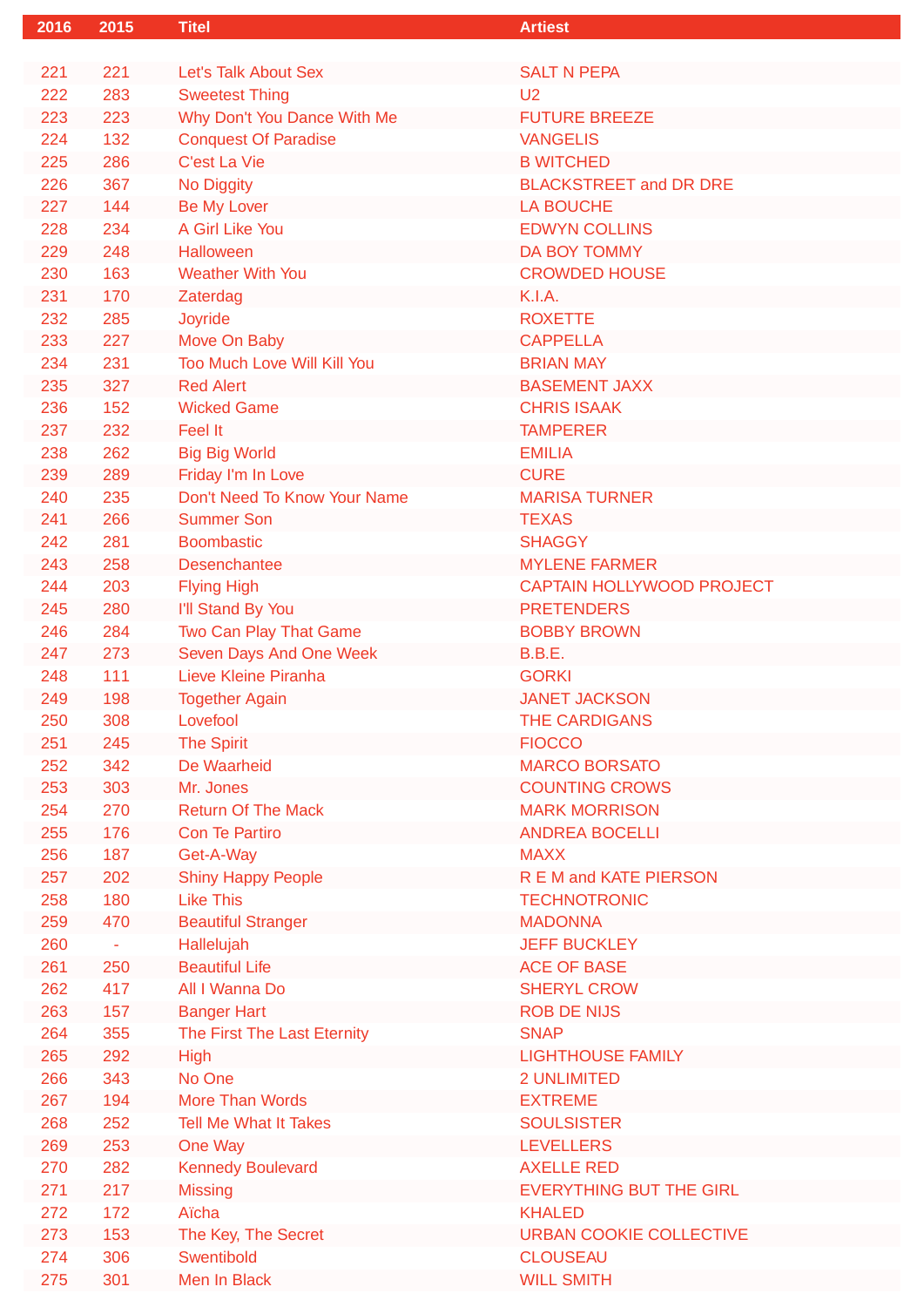| 2016       | 2015                | <b>Titel</b>                               | <b>Artiest</b>                         |
|------------|---------------------|--------------------------------------------|----------------------------------------|
|            |                     |                                            |                                        |
| 276        | 220                 | Wrong                                      | <b>NOVASTAR</b>                        |
| 277        | 200                 | Lilali                                     | <b>KIM 'KAY</b>                        |
| 278        | 297                 | 7 Seconds                                  | YOUSSOU N'DOUR and NENEH CHERRY        |
| 279        | 222                 | <b>Liefde Voor Muziek</b>                  | RAYMOND VAN HET GROENEWOUD             |
| 280        | 310                 | <b>Karma Police</b>                        | <b>RADIOHEAD</b>                       |
| 281        | 370                 | <b>California Love</b>                     | 2PAC and DR DRE                        |
| 282        | 189                 | <b>Keep The Faith</b>                      | <b>BON JOVI</b>                        |
| 283        | $\omega$            | If You Had My Love                         | <b>JENNIFER LOPEZ</b>                  |
| 284        | 206                 | Ik Hou Van U                               | <b>NOORDKAAP</b>                       |
| 285        | 330                 | Slam Dunk (Da Funk)                        | <b>FIVE</b>                            |
| 286        | $\bar{\phantom{a}}$ | <b>Sexy Mf</b>                             | <b>PRINCE</b>                          |
| 287        | 316                 | La Vache                                   | <b>MILK INC</b>                        |
| 288        | $\omega$            | Don't Look Back In Anger                   | <b>OASIS</b>                           |
| 289        | 403                 | The Boy Is Mine                            | <b>BRANDY and MONICA</b>               |
| 290        | 394                 | ledereen Is Van De Wereld                  | THE SCENE                              |
| 291        | 345                 | Last Thing On My Mind                      | <b>STEPS</b>                           |
| 292        | 159                 | Don't Let The Sun Go Down On Me            | <b>ELTON JOHN and GEORGE MICHAEL</b>   |
| 293        | 239                 | Dreams (Will Come Alive)                   | 2 BROTHERS ON THE 4th FLOOR            |
| 294        | 271                 | Alice, Who The Fuck Is Alice?              | <b>GOMPIE</b>                          |
| 295        | 212                 | <b>Think About The Way</b>                 | <b>ICE MC</b>                          |
| 296        | 387                 | Unbelievable                               | <b>EMF</b>                             |
| 297        | 214                 | <b>Saturday Night</b>                      | <b>WHIGFIELD</b>                       |
| 298        | 320                 | <b>No Scrubs</b>                           | <b>TLC</b>                             |
| 299        | 211                 | <b>She's The One</b>                       | <b>ROBBIE WILLIAMS</b>                 |
| 300        | 225                 | The Real Thing                             | <b>TONY Di BART</b>                    |
| 301        | 366                 | <b>Black Velvet</b>                        | <b>ALANNAH MYLES</b>                   |
| 302        | 193                 | 2 Times                                    | <b>ANN LEE</b>                         |
| 303        | 288                 | Wil Niet Dat Je Weggaat                    | <b>CLOUSEAU</b>                        |
| 304        | 265                 | <b>Cosmic Girl</b>                         | <b>JAMIROQUAI</b>                      |
| 305        | 329                 | <b>When You're Gone</b>                    | <b>BRYAN ADAMS &amp; MELANIE C</b>     |
| 306        | 302                 | The Launch<br>La Solitudine                | <b>DJ JEAN</b><br><b>LAURA PAUSINI</b> |
| 307<br>308 | 244<br>259          |                                            | PETER ANDRE                            |
| 309        | 216                 | <b>Mysterious Girl</b><br>No Matter What   | <b>BOYZONE</b>                         |
| 310        | $\omega$            | <b>Give It Away</b>                        | <b>RED HOT CHILI PEPPERS</b>           |
| 311        | 328                 | <b>Earth Song</b>                          | <b>MICHAEL JACKSON</b>                 |
| 312        |                     | <b>Open Your Eyes</b>                      | <b>NALIN &amp; KANE</b>                |
| 313        | 321                 | To Be With You                             | <b>MR BIG</b>                          |
| 314        | 357                 | Horny '98                                  | MOUSSE T and HOT 'N' JUICY             |
| 315        | 323                 | The Power Of Good-Bye                      | <b>MADONNA</b>                         |
| 316        | 312                 | <b>House Of Doom</b>                       | <b>NUNCA</b>                           |
| 317        | 249                 | Verdammt, Ich Lieb' Dich                   | <b>MATTHIAS REIM</b>                   |
| 318        | 332                 | <b>Free Your Mind</b>                      | <b>EN VOGUE</b>                        |
| 319        | 499                 | <b>Millennium</b>                          | <b>ROBBIE WILLIAMS</b>                 |
| 320        | 337                 | The Bomb! (These Sounds Fall Into My Mind) | <b>BUCKETHEADS</b>                     |
| 321        | 354                 | Goldeneye                                  | <b>TINA TURNER</b>                     |
| 322        | 349                 | Easy                                       | <b>FAITH NO MORE</b>                   |
| 323        | 468                 | <b>Strong Enough</b>                       | <b>CHER</b>                            |
| 324        |                     | Learn To Fly                               | <b>FOO FIGHTERS</b>                    |
| 325        | 219                 | <b>The Power</b>                           | <b>SNAP</b>                            |
| 326        | 360                 | It's Alright                               | EAST <sub>17</sub>                     |
| 327        |                     | <b>Sometimes</b>                           | <b>BRITNEY SPEARS</b>                  |
| 328        | 392                 | It Ain't Over 'Til It's Over               | <b>LENNY KRAVITZ</b>                   |
| 329        | 372                 | <b>Remember Me</b>                         | <b>BLUE BOY</b>                        |
| 330        | 313                 | <b>Je T'attends</b>                        | <b>AXELLE RED</b>                      |
|            |                     |                                            |                                        |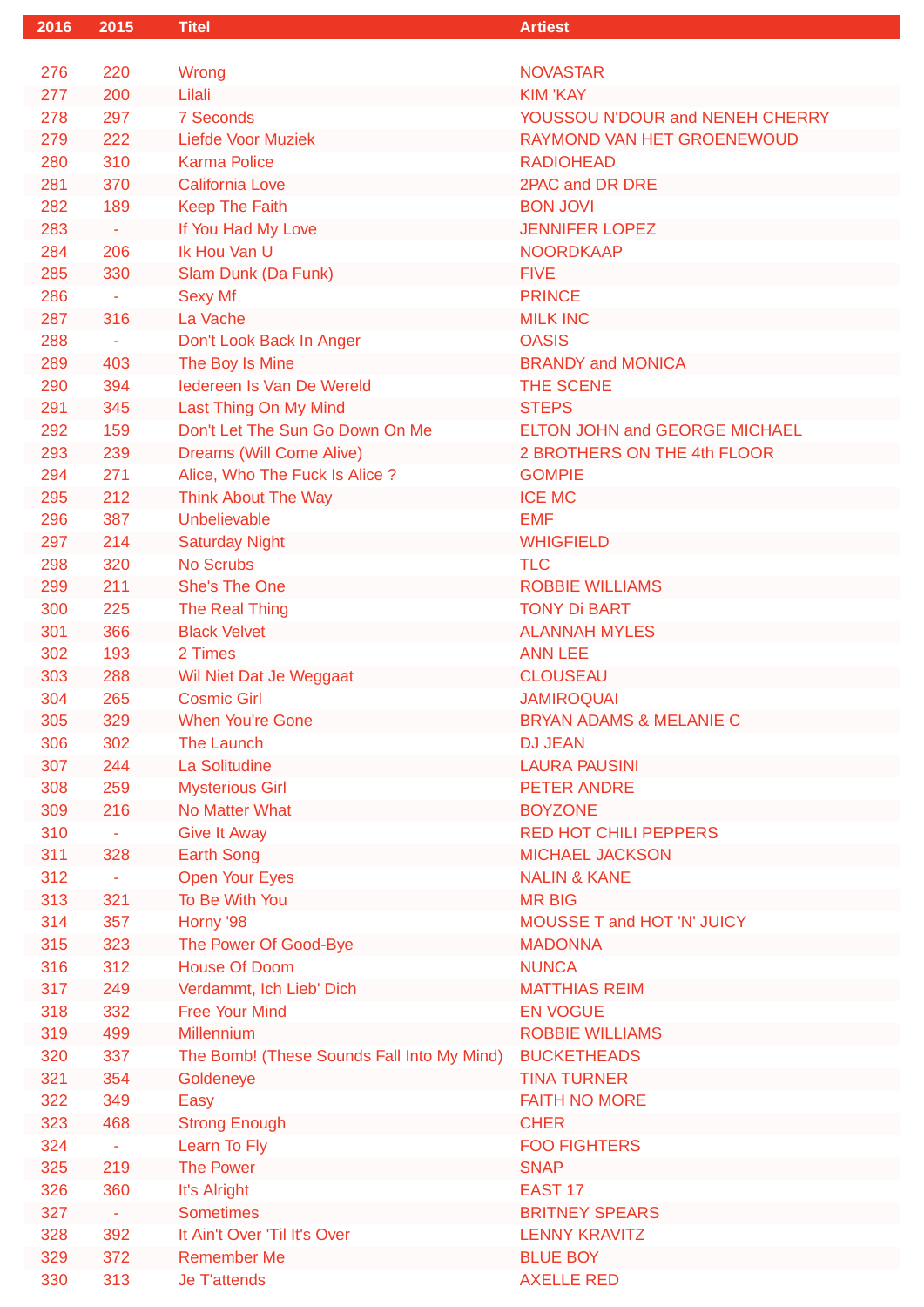| 2016       | 2015                     | <b>Titel</b>                                      | <b>Artiest</b>                          |
|------------|--------------------------|---------------------------------------------------|-----------------------------------------|
|            |                          |                                                   |                                         |
| 331        | 300                      | We're Going To Ibiza                              | <b>VENGABOYS</b>                        |
| 332        | $\blacksquare$           | <b>Jesus He Knows Me</b>                          | <b>GENESIS</b>                          |
| 333        | 274                      | Life                                              | <b>DES'REE</b>                          |
| 334        | 331                      | Se Bastasse Una Canzone                           | <b>EROS RAMAZZOTTI</b>                  |
| 335        | 438                      | I've Got A Little Something For You               | MN <sub>8</sub>                         |
| 336        | 382                      | The Most Beautiful Girl In The World              | <b>PRINCE</b>                           |
| 337        | 325                      | <b>Give It Up</b>                                 | THE GOODMEN                             |
| 338        | 374                      | Woman                                             | <b>NENEH CHERRY</b>                     |
| 339        | 230                      | Sweat (A La La La La Long)                        | <b>INNER CIRCLE</b>                     |
| 340        | $\omega$                 | <b>Black Eyed Boy</b>                             | <b>TEXAS</b>                            |
| 341        | 240                      | <b>Go West</b>                                    | PET SHOP BOYS                           |
| 342        | 333                      | Eden                                              | <b>HOOVERPHONIC</b>                     |
| 343        | 278                      | <b>Shy Guy</b>                                    | <b>DIANA KING</b>                       |
| 344        |                          | <b>Hey Boy Hey Girl</b>                           | THE CHEMICAL BROTHERS                   |
| 345        | 364                      | <b>Un-Break My Heart</b>                          | <b>TONI BRAXTON</b>                     |
| 346        | 263                      | Don't Give It Up                                  | <b>TOUCH OF JOY</b>                     |
| 347        | 335                      | Living On My Own                                  | <b>FREDDIE MERCURY</b>                  |
| 348        | 319                      | <b>Little Arithmetics</b>                         | <b>dEUS</b>                             |
| 349        | 396                      | The Sign                                          | <b>ACE OF BASE</b>                      |
| 350        | 385                      | It's Oh So Quiet                                  | <b>BJORK</b>                            |
| 351        | 421                      | We've Got It Goin' On                             | <b>BACKSTREET BOYS</b>                  |
| 352        | 334                      | Would I Lie To You?                               | <b>CHARLES and EDDIE</b>                |
| 353        | 395                      | <b>Infinity</b>                                   | <b>GURU JOSH</b>                        |
| 354        | $\overline{\phantom{a}}$ | <b>Bills Bills Bills</b>                          | <b>DESTINY'S CHILD</b>                  |
| 355        | 336                      | It Must Have Been Love                            | <b>ROXETTE</b>                          |
| 356        | 482                      | <b>Your Woman</b>                                 | <b>WHITE TOWN</b>                       |
| 357        | 373                      | <b>Mysterious Ways</b>                            | U <sub>2</sub>                          |
| 358        | 279                      | Music Sounds Better With You                      | <b>STARDUST</b>                         |
| 359        | 322                      | Mambo No. 5 (A Little Bit Of)                     | <b>LOU BEGA</b>                         |
| 360        | 169                      | Thank U                                           | <b>ALANIS MORISSETTE</b>                |
| 361        | 389                      | I Got 5 On It<br><b>Bailamos</b>                  | <b>LUNIZ</b><br><b>ENRIQUE IGLESIAS</b> |
| 362        | 461                      |                                                   | <b>CLOUSEAU</b>                         |
| 363<br>364 | 228<br>314               | Altijd Heb Ik Je Lief                             | <b>INI KAMOZE</b>                       |
| 365        | 347                      | <b>Here Comes The Hotstepper</b><br>Love Me Right | <b>ANGEL CITY</b>                       |
| 366        | 460                      | Come As You Are                                   | <b>NIRVANA</b>                          |
| 367        | 433                      | Senza Una Donna (Without A Woman)                 | <b>ZUCCHERO and PAUL YOUNG</b>          |
| 368        | 287                      | Coco Jamboo                                       | <b>MR PRESIDENT</b>                     |
| 369        | 420                      | Regulate                                          | <b>WARREN G &amp; NATE DOGG</b>         |
| 370        | 311                      | That Don't Impress Me Much                        | <b>SHANIA TWAIN</b>                     |
| 371        |                          | Innuendo                                          | <b>QUEEN</b>                            |
| 372        | 479                      | <b>History</b>                                    | <b>MICHAEL JACKSON</b>                  |
| 373        | 344                      | Fell In Love With An Alien                        | <b>KELLY FAMILY</b>                     |
| 374        | 352                      | <b>Too Funky</b>                                  | <b>GEORGE MICHAEL</b>                   |
| 375        | 483                      | <b>Everything About You</b>                       | <b>UGLY KID JOE</b>                     |
| 376        | 326                      | My Love Is Your Love                              | <b>WHITNEY HOUSTON</b>                  |
| 377        | $\blacksquare$           | Da Funk                                           | <b>DAFT PUNK</b>                        |
| 378        | 353                      | I Swear                                           | <b>ALL 4 ONE</b>                        |
| 379        | 390                      | <b>Maria</b>                                      | <b>BLONDIE</b>                          |
| 380        | 293                      | Poco Loco                                         | POCO LOCO GANG                          |
| 381        | 362                      | <b>Kiss From A Rose</b>                           | <b>SEAL</b>                             |
| 382        | 456                      | <b>How Bizarre</b>                                | <b>OMC</b>                              |
| 383        | $\blacksquare$           | All By Myself                                     | <b>CELINE DION</b>                      |
| 384        | 351                      | Ain't That Just The Way                           | <b>LUTRICIA McNEAL</b>                  |
| 385        | 418                      | The Funk Phenomena                                | <b>ARMAND VAN HELDEN</b>                |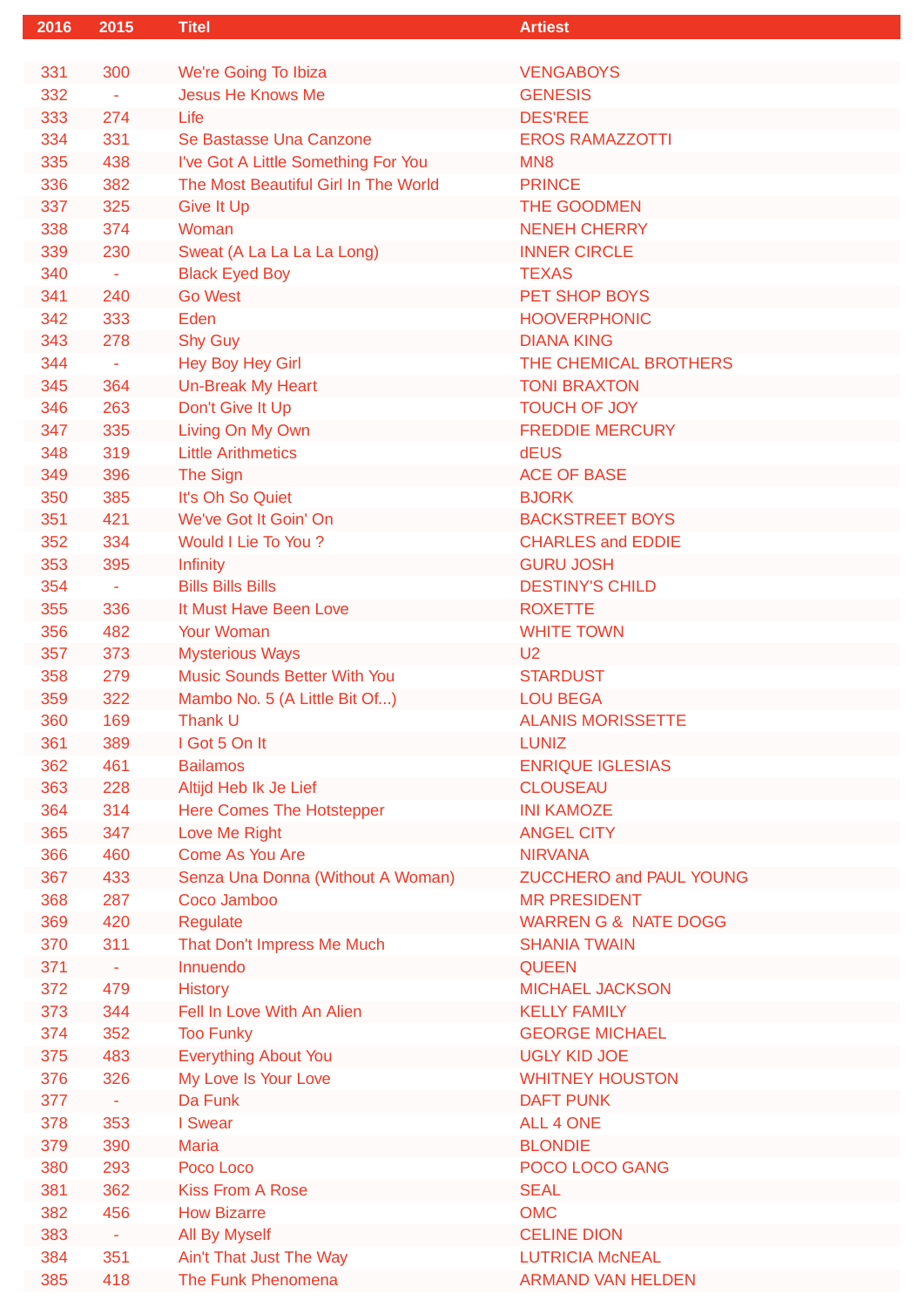| 2016       | 2015                     | <b>Titel</b>                                       | <b>Artiest</b>                      |
|------------|--------------------------|----------------------------------------------------|-------------------------------------|
|            |                          |                                                    |                                     |
| 386        | 186                      | <b>Waarom Nou Jij</b>                              | <b>MARCO BORSATO</b>                |
| 387        | $\blacksquare$           | Loser                                              | <b>BECK</b>                         |
| 388        | 241                      | <b>Twilight Zone</b>                               | <b>2 UNLIMITED</b>                  |
| 389        | 260                      | '74 - '75                                          | <b>CONNELLS</b>                     |
| 390        | 359                      | I Wanna Be The Only One                            | <b>ETERNAL</b>                      |
| 391        | $\omega$                 | <b>Disappear</b>                                   | <b>INXS</b>                         |
| 392        | 361                      | <b>Saltwater</b>                                   | <b>CHICANE and MAIRE BRENNAN</b>    |
| 393        | 411                      | Mo Money Mo Problems                               | <b>NOTORIOUS B.I.G. &amp; DIDDY</b> |
| 394        |                          | Say You'll Be There                                | <b>SPICE GIRLS</b>                  |
| 395        | 464                      | <b>Casser La Voix</b>                              | <b>PATRICK BRUEL</b>                |
| 396        |                          | <b>Could It Be Magic</b>                           | <b>TAKE THAT</b>                    |
| 397        | $\blacksquare$           | Intergalactic                                      | <b>BEASTIE BOYS</b>                 |
| 398        | 393                      | <b>Whoops Now</b>                                  | <b>JANET JACKSON</b>                |
| 399        | $\blacksquare$           | <b>Enjoy The Silence</b>                           | <b>DEPECHE MODE</b>                 |
| 400        | 304                      | Dub-I-Dub                                          | ME and MY                           |
| 401        | 295                      | Baby, I Love Your Way                              | <b>BIG MOUNTAIN</b>                 |
| 402        | 409                      | <b>You're Not Alone</b>                            | <b>OLIVE</b>                        |
| 403        | $\omega$                 | <b>Praise You</b>                                  | <b>FATBOY SLIM</b>                  |
| 404        | 428                      | Iron Lion Zion                                     | <b>BOB MARLEY and THE WAILERS</b>   |
| 405        | 324                      | <b>Sadeness</b>                                    | <b>ENIGMA</b>                       |
| 406        | 375                      | So In Love With You                                | <b>DUKE</b>                         |
| 407        | 247                      | 2 Become 1                                         | <b>SPICE GIRLS</b>                  |
| 408        | 307                      | <b>Better Off Alone</b>                            | <b>ALICE DEEJAY</b>                 |
| 409        | 238                      | Mmm Mmm Mmm Mmm                                    | <b>CRASH TEST DUMMIES</b>           |
| 410        | 407                      | Pump It Up!                                        | <b>BLACK and WHITE BROTHERS</b>     |
| 411        | 419                      | Sleeping In My Car                                 | <b>ROXETTE</b>                      |
| 412        | 384                      | <b>Oh Carolina</b>                                 | <b>SHAGGY</b>                       |
| 413        | 380                      | Man On The Moon                                    | <b>REM</b>                          |
| 414        | 491                      | <b>Quit Playing Games (With My Heart)</b>          | <b>BACKSTREET BOYS</b>              |
| 415        | $\blacksquare$           | Hi! My Name Is                                     | <b>EMINEM</b>                       |
| 416<br>417 | 294                      | <b>Think Twice</b>                                 | <b>CELINE DION</b>                  |
| 418        | 267<br>251               | The Rhythm Of The Night<br><b>Where's The Love</b> | <b>CORONA</b><br><b>HANSON</b>      |
| 419        | $\overline{\phantom{a}}$ | Don't Cry For Me Argentina                         | <b>MADONNA</b>                      |
| 420        | 381                      | Cantaloop                                          | <b>US3</b>                          |
| 421        | 412                      | Cryin'                                             | <b>AEROSMITH</b>                    |
| 422        | 261                      | <b>Losing Love</b>                                 | <b>MILK INC</b>                     |
| 423        | 410                      | The One And Only                                   | <b>CHESNEY HAWKES</b>               |
| 424        | 473                      | Fairground                                         | <b>SIMPLY RED</b>                   |
| 425        | $\blacksquare$           | Layla                                              | <b>ERIC CLAPTON</b>                 |
| 426        | 348                      | Jambo Jambo Jambo                                  | <b>RAGGA 2 SUNSHINE</b>             |
| 427        | 356                      | Ik Wil Vannacht Bij Je Slapen                      | <b>CLOUSEAU</b>                     |
| 428        | 459                      | It's Not Right, But It's Ok                        | <b>WHITNEY HOUSTON</b>              |
| 429        | 338                      | My Day Will Come                                   | <b>DINKY TOYS</b>                   |
| 430        | 492                      | <b>Waiting For Tonight</b>                         | <b>JENNIFER LOPEZ</b>               |
| 431        | 442                      | <b>Sleeping Satellite</b>                          | <b>TASMIN ARCHER</b>                |
| 432        | 243                      | Keep On Movin'                                     | <b>FIVE</b>                         |
| 433        | 424                      | I Believe I Can Fly                                | R. KELLY                            |
| 434        | 398                      | <b>Fastlove</b>                                    | <b>GEORGE MICHAEL</b>               |
| 435        | 296                      | The Reason Is You                                  | <b>NINA</b>                         |
| 436        | 242                      | <b>Please Forgive Me</b>                           | <b>BRYAN ADAMS</b>                  |
| 437        | 405                      | Connected                                          | <b>STEREO MC's</b>                  |
| 438        | 475                      | Be My Baby                                         | <b>VANESSA PARADIS</b>              |
| 439        | 467                      | If You Believe                                     | <b>SASHA</b>                        |
| 440        | 426                      | Gettin' Jiggy Wit It                               | <b>WILL SMITH</b>                   |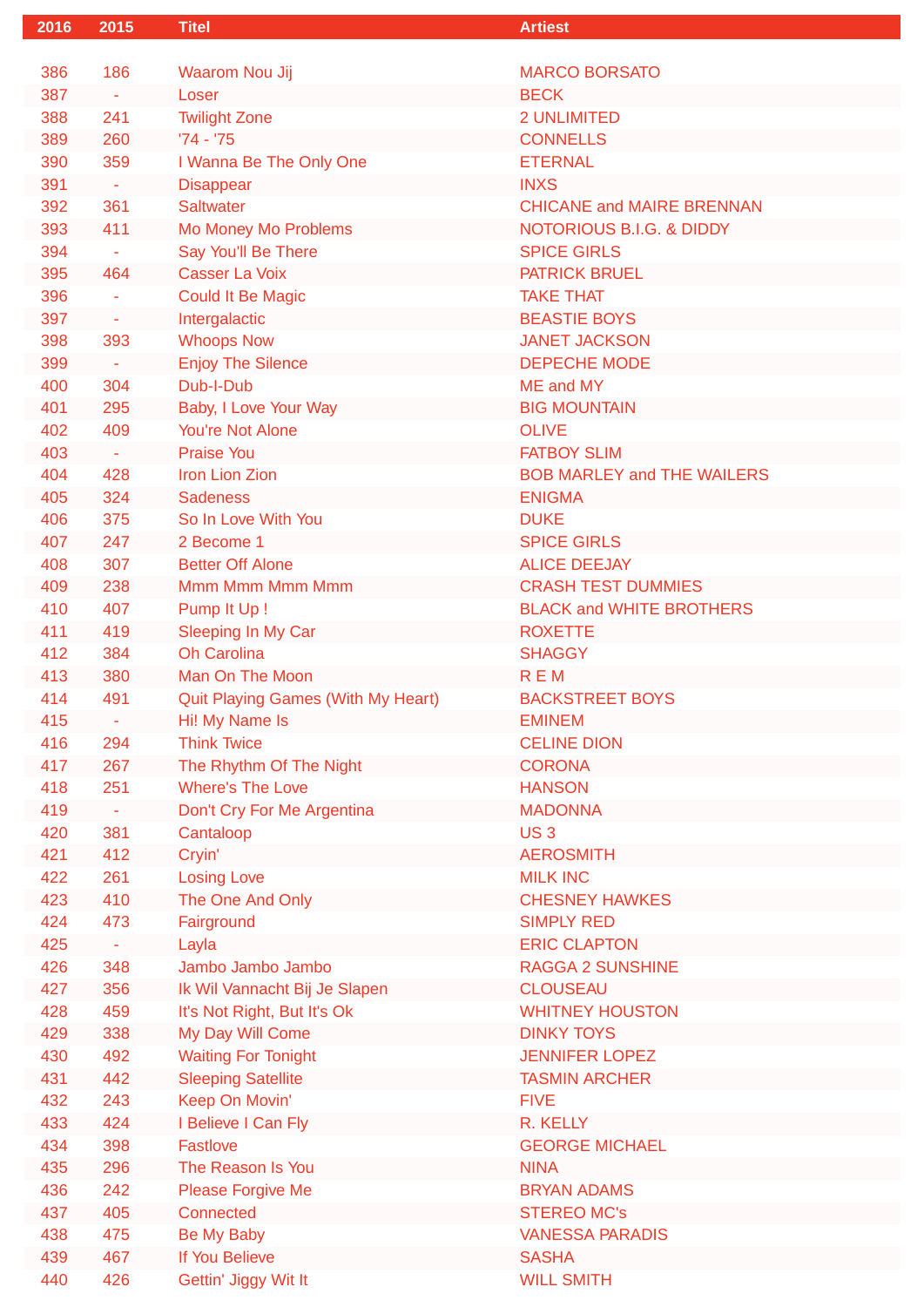| 2016 | 2015           | <b>Titel</b>                            | <b>Artiest</b>                         |
|------|----------------|-----------------------------------------|----------------------------------------|
|      |                |                                         |                                        |
| 441  | 430            | <b>Tom's Diner</b>                      | <b>DNA and SUZANNE VEGA</b>            |
| 442  | 401            | One And One                             | <b>ROBERT MILES &amp; MARIA NAYLER</b> |
| 443  | 427            | Love Shine A Light                      | <b>KATRINA and THE WAVES</b>           |
| 444  | 485            | Satelliet S.U.Z.Y                       | <b>NOORDKAAP</b>                       |
| 445  | 383            | <b>Turn Around</b>                      | <b>PHATS and SMALL</b>                 |
| 446  |                | That's The Way Love Goes                | <b>JANET JACKSON</b>                   |
| 447  | ä,             | <b>Girls And Boys</b>                   | <b>BLUR</b>                            |
| 448  | 346            | The Road Ahead (Miles Of The Unknown)   | <b>CITY TO CITY</b>                    |
| 449  | 376            | Libera L'anima                          | <b>JOVANOTTI</b>                       |
| 450  | 455            | <b>Hello World</b>                      | <b>BELLE PEREZ</b>                     |
| 451  | 400            | Free                                    | <b>ULTRA NATE</b>                      |
| 452  | 397            | This Ain't A Love Song                  | <b>BON JOVI</b>                        |
| 453  | $\omega$       | Fu-Gee-La                               | <b>FUGEES</b>                          |
| 454  | 425            | <b>Justified &amp; Ancient</b>          | <b>KLF and TAMMY WYNETTE</b>           |
| 455  | $\omega$       | <b>Stay</b>                             | <b>SHAKESPEAR'S SISTER</b>             |
| 456  | 413            | Let A Boy Cry                           | <b>GALA</b>                            |
| 457  | 414            | <b>Sweets For My Sweet</b>              | <b>CJ LEWIS</b>                        |
| 458  | 415            | II Volo                                 | <b>ZUCCHERO</b>                        |
| 459  | $\omega$       | <b>Whatta Man</b>                       | SALT N PEPA & EN VOGUE                 |
| 460  | 378            | <b>Step By Step</b>                     | <b>NEW KIDS ON THE BLOCK</b>           |
| 461  | 365            | <b>From Disco To Disco</b>              | <b>WHIRLPOOL PRODUCTIONS</b>           |
| 462  | 478            | <b>Listen To Your Heart</b>             | <b>ROXETTE</b>                         |
| 463  | 431            | <b>Got The Feelin'</b>                  | <b>FIVE</b>                            |
| 464  |                | <b>Just A Girl</b>                      | <b>NO DOUBT</b>                        |
| 465  | $\blacksquare$ | <b>Relight My Fire</b>                  | <b>TAKE THAT &amp; LULU</b>            |
| 466  | 379            | <b>Waterfalls</b>                       | <b>TLC</b>                             |
| 467  | 350            | Per Spoor (Kedeng, Kedeng)              | <b>GUUS MEEUWIS en VAGANT</b>          |
| 468  |                | Halo                                    | <b>TEXAS</b>                           |
| 469  | 434            | <b>Carnaval De Paris</b>                | <b>DARIO G</b>                         |
| 470  | 369            | <b>Strong</b>                           | <b>ROBBIE WILLIAMS</b>                 |
| 471  | 391            | <b>Deeper Underground</b>               | <b>JAMIROQUAI</b>                      |
| 472  | 447            | <b>Stay Another Day</b>                 | EAST <sub>17</sub>                     |
| 473  | ÷.             | The Shoop Shoop Song (It's In His Kiss) | <b>CHER</b>                            |
| 474  | 498            | <b>Get Ready For This</b>               | <b>2 UNLIMITED</b>                     |
| 475  | $\omega$       | If It Makes You Happy                   | <b>SHERYL CROW</b>                     |
| 476  | 495            | Things Can Only Get Better              | <b>D REAM</b>                          |
| 477  | ä,             | Suds & Soda                             | <b>DEUS</b>                            |
| 478  | 472            | Sensualité                              | <b>AXELLE RED</b>                      |
| 479  | $\blacksquare$ | This Is How We Do It                    | <b>MONTELL JORDAN</b>                  |
| 480  | 402            | Would You?                              | <b>TOUCH and GO</b>                    |
| 481  | 429            | Cream                                   | <b>PRINCE</b>                          |
| 482  | 441            | <b>Get Get Down</b>                     | <b>PAUL JOHNSON</b>                    |
| 483  | 257            | Anja                                    | <b>GORKI</b>                           |
| 484  | $\blacksquare$ | <b>Deeper And Deeper</b>                | <b>MADONNA</b>                         |
| 485  | 480            | <b>Brimful Of Asha</b>                  | <b>CORNERSHOP</b>                      |
| 486  | 449            | <b>Shine</b>                            | <b>ASWAD</b>                           |
| 487  | $\blacksquare$ | I Know Where It's At                    | <b>ALL SAINTS</b>                      |
| 488  | 454            | <b>Beachball</b>                        | <b>NALIN &amp; KANE</b>                |
| 489  | 493            | Geef Het Op                             | <b>CLOUSEAU</b>                        |
| 490  | 371            | As Long As You Love Me                  | <b>BACKSTREET BOYS</b>                 |
| 491  | ÷              | <b>Good Vibrations</b>                  | <b>MARKY MARK AND THE FUNKY BUNCH</b>  |
| 492  | 422            | You Don't Fool Me                       | <b>QUEEN</b>                           |
| 493  | 445            | Je Hoeft Niet Naar Huis Vannacht        | <b>MARCO BORSATO</b>                   |
| 494  | 439            | Waterfall                               | <b>ATLANTIC OCEAN</b>                  |
| 495  | ٠              | You Are Not Alone                       | <b>MICHAEL JACKSON</b>                 |